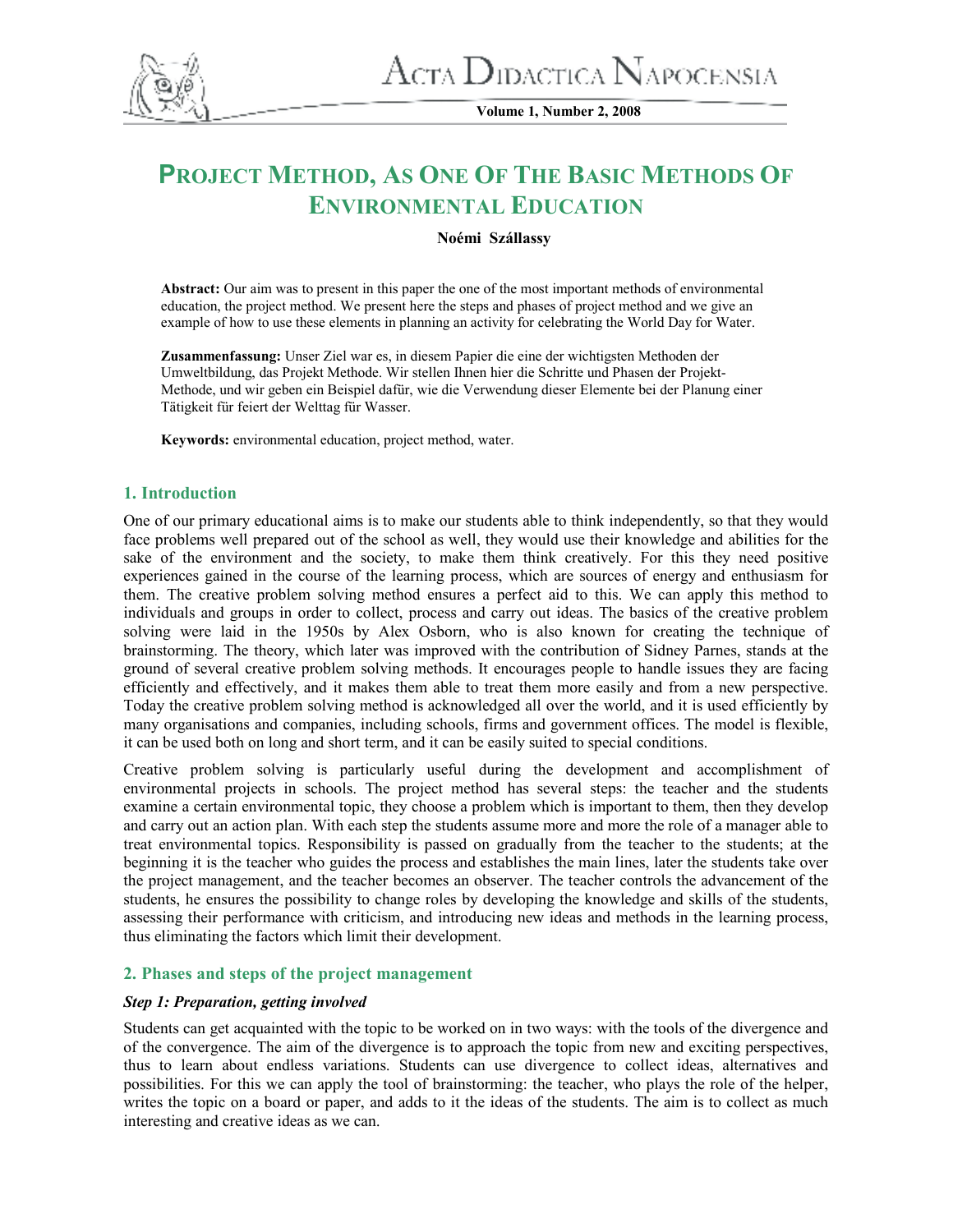#### **Project Method, As One Of The Basic Methods Of Environmental Education**

In the course of the convergence we analyse and compare the ideas collected through divergence, and we select the most promising ones. We can make a list (individually or in group) of the most interesting ideas, we can choose those which are worth of working on in order to carry out the project. Convergence (the discovery of the topic) and divergence (selection of ideas) are at the core of the creative method. The introduction of the topic has to be from various angles; if the topic is not interesting for a young, we didn't achieve anything. The groups participating at the activity must know clearly the requirements we have against them.

#### *Step 2: The examination of the topic*

We ought to collect information on the topic or problem in as many ways and from as many sources as possible. We should ensure the possibility for the students to present the information known or collected by them.

We should use the following questions:

What do you know about the topic/problem? (Who? What? Where? When? Why? How?)

What are your impressions concerning the topic/problem? What did you notice?

What do you think is the most important concerning the topic/problem?

The best way of processing a topic and launching the project is the group work.

Students can use alternative information sources, like the internet, newspaper articles, books, lectures of invited teachers, information furnished by firms, the expert opinion of their parents and of other teachers. At the end of each information collection we can assess through the technique of inquiry to what degree the students have understood the foregoing. Through the inquiry the teacher and the students have the possibility to share information and to establish the main guidelines of the future work. The following questions are to be applied during inquiry:

What did you experience? How did it happen? What did you notice?

What comes to your mind concerning this?

How could you use this? What did you learn today?

## *Step 3: The elaboration of the action plan*

After they have collected information on a general topic, the students are ready to choose a precise target or task related to the topic. This is followed by the distribution of the tasks to be accomplished, the schedule and the definition of the key events. In this phase individual ideas can be developed, for original thoughts and unique solutions are welcome, but it is also the most time-consuming step. We ought to answer the following questions: 'What measures are needed in order to realize our target?' 'Who or what could be of use for us?' And 'Who or what impedes us?' Each step has to be accomplished within a certain deadline, and each step has to have a responsible.

#### *Step 4: The fulfilment of the action plan*

The task assignment, the collection of ideas and the preparation are followed by the fulfilment of the action plan. Students ought to experience success during the first steps already, thus they would not loose their enthusiasm. We should remove obstacles – these can be material ones, but the shortness of time can cause difficulties as well. We shouldn't forget that though the students start the project as 'learners', during steps 2, 3 and 4 they become active 'executives', while they use the tools of creative problem solving in order to take the necessary measures, to assign the tasks and to reach their target. As the process advances, the teacher has to shift more and more responsibility to the students. We can assign group leaders, certain students can be made responsible for the equipment, and others can present the following tasks to their colleagues. We should make efforts to maintain the students' enthusiasm all along the project. If the students find joy and aims in their work, the project will be sustainable and it can be developed further.

#### *Step 5: Presentation*

The groups don't present the accomplished work, but the results of it. A precious result is turned into success by the others' appreciation and recognition.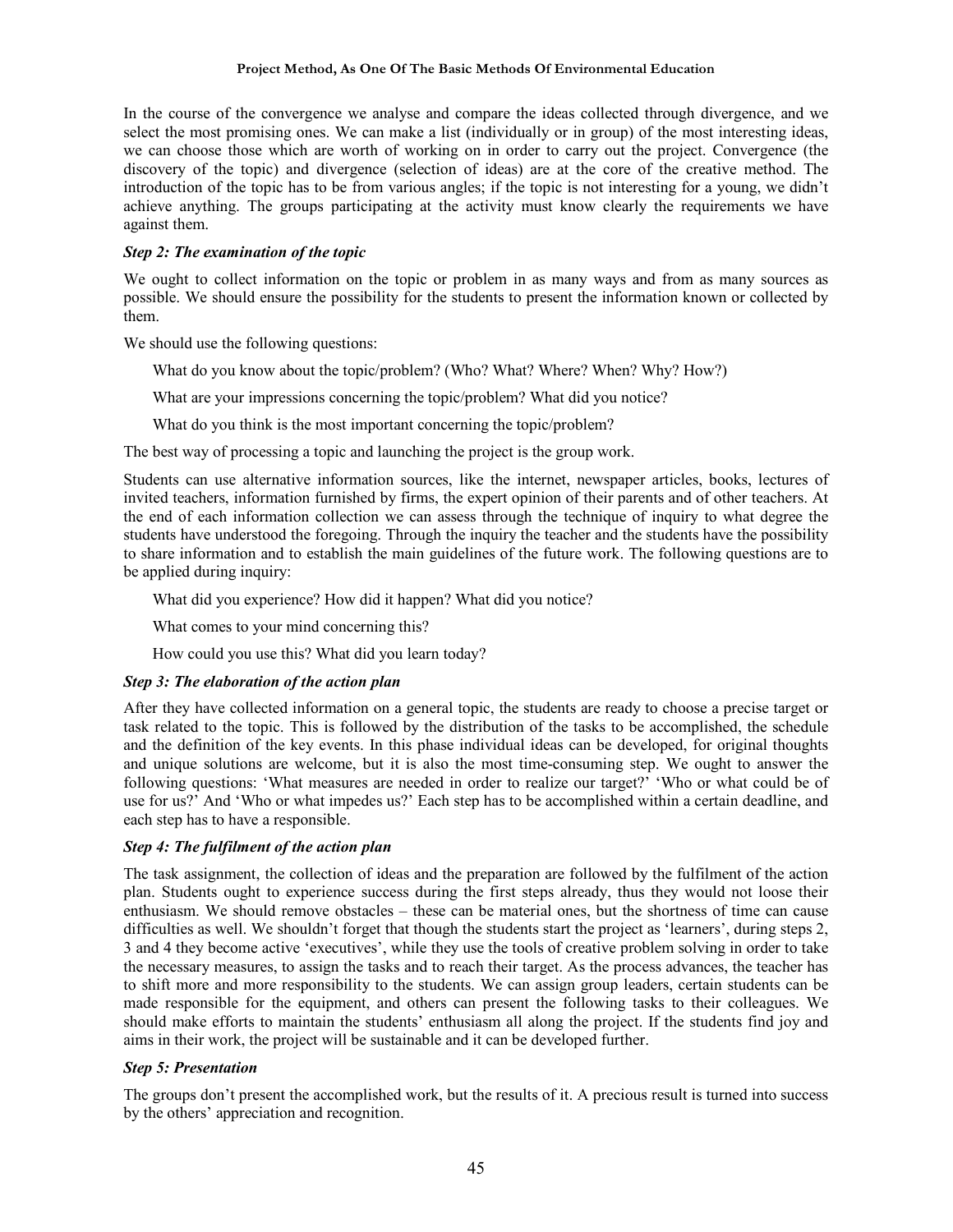#### *Step 6: Evaluation, review, feedback*

Students must experience success during the project; we ought to appreciate originality, the precision of the execution, the good decisions. The success of the students increases their self-confidence, which is indispensable to the serious work outside the community.

#### *Step 7: Planning the future*

This step is needed if we continue to work on the project, or if we transmit the results to other group.

## **3. Project types**

1. **Exploration, assessment, examination projects**, i.e. the identification of the sources of pollution in case of a stream

2. **Presentation**: it renders accessible the acquired knowledge and information with others (editing of noticeboards, uploading a data-base)

3. **Mobilizing**: students get acquainted with an environmental issue by participating in its solving through active work (tree planting, waste collection, organizing a trade for environmental friendly materials)

4. **Creative, expressive**: exhibition organizing, presenting a *tableau vivant* ('living picture'), playing dramatic situations

5. **Experimental**: during the task fulfilment the students have experiences, which develop their environmental identity.

6. **Problem solving, conflict treatment**: the task is to solve or simulate an environmental problem or conflict affecting the students as well, i.e. What can we do, if the bus station is located in front of the school? What should the school garden look like?

## **4. Draft plan for celebrating the World Day for Water**

 "Unlike other products, water is not a commercial product, but a heritage we must preserve, protect and handle." (Water Framework Directive)

**Motto**: Water, health, life

**Topic**: The role of water in the life of living beings

**Parts of the topic**: the relationship of the plants and animals with water, the influence of man on watery biota, pollution

**Target community**: pupils of the  $6<sup>th</sup>$  grade

**Project duration**: one week (March 17-22)

**Aims**:

- getting to know the water, as natural heritage
- learning about the importance of water in the life of living beings
- learning about pollution and sources of pollution
- development of skills of information collection and processing
- introduction of a proper language

**Methods and procedures**: conversation, observation, experimentation, discovery, raising of problems, analyse, individual work, group work, didactic play

**Sources**: periodicals (Természet világa, Csodálatos állatvilág, Tudás fája, Élővilág, Kárpát-medence állatvilága etc.), encyclopaedia, collections, internet

Guests: doctor, biologist, parents of the pupils

#### *Step 1: Preparation, introduction*

We ask the children to imagine how life would be without water. We give them a few minutes to think, then everybody tells what they think would happen to the environment without water. We talk with the children about the role they think water plays in the life of the living beings. It should be expressed that water is used in housekeeping (washing of clothes and dishes, washing, cooking), we drink water. Water is essential for many living beings, for water-plants and animals, but it has an important role in the life of humans as well, see hydroelectric plants (these produce energy), leisure (fishing, tourism etc.).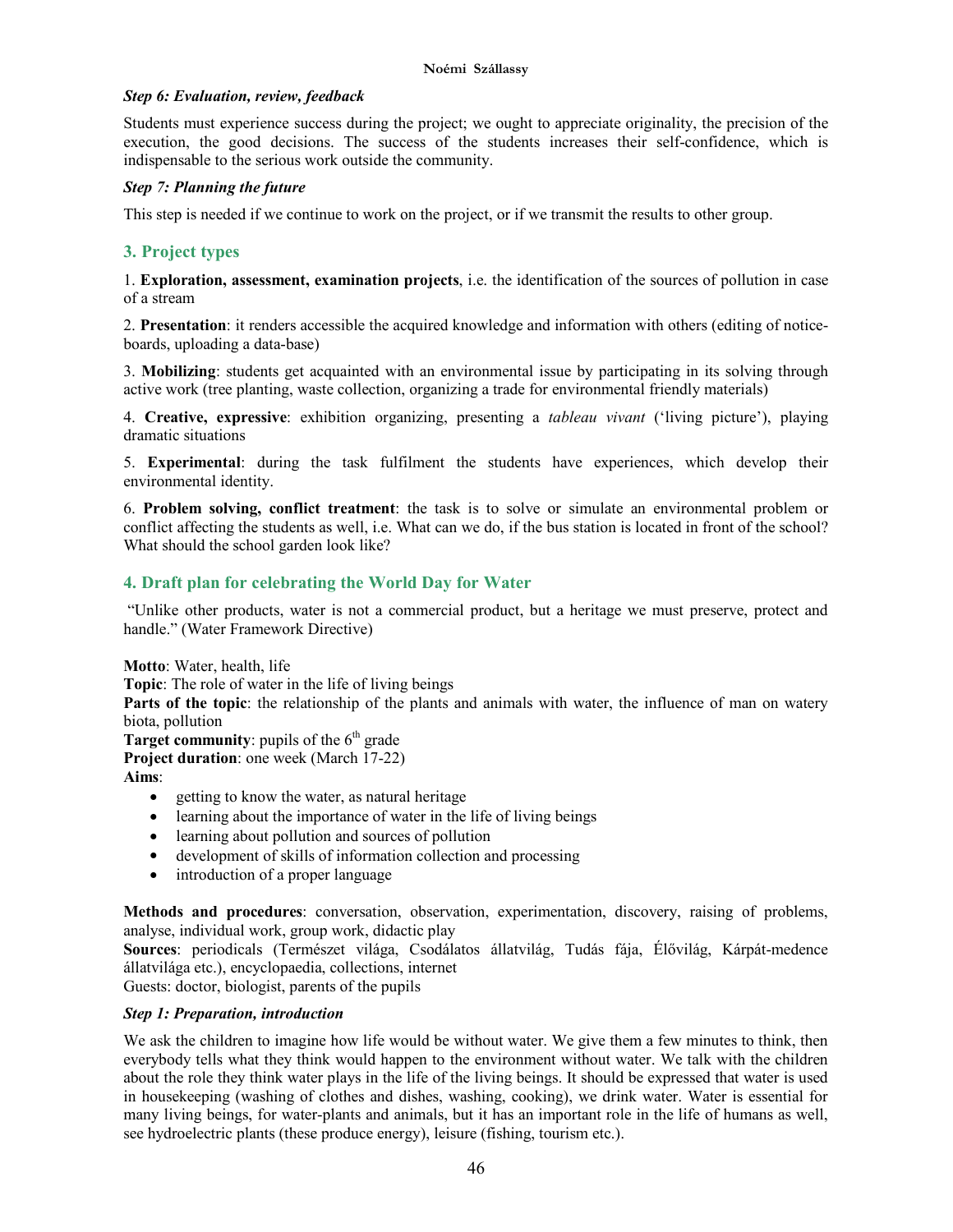

**Figure 1.** *Brainstorming*

#### *Step 2: Examination of the topic, data collection*

Children gather information in groups concerning several areas:

- Group 1: animals living in water (learning and presentation of 5 invertebrate and 5 vertebrate species)
- Group 2: learning and presentation of water-plants
- Group 3: types of pollution, effects of pollution on the watery fauna
- Group 4: what do humans use the water for?
- Group 5: collection and presentation of energy saving advises concerning water
- Group 6 handwork group: making of posters and of a model

#### Invited lecturers:

Hydro biologist – the topic of their lecture: pollution and its types, the effect of persistent pollution on watery faunae, indicative species (species the presence or lack of which indicates the – negative or positive – effect of an environmental factor on the specific fauna)

Doctor – the topic of their lecture: advices for washing, history and role of washing in human life

At the end of data collection we recall the gathered information through inquiry.

#### *Step 3: Elaboration of the action plan*

Data collection is followed by the elaboration of the action plan. Our target is the learning of the watery fauna of a nearby creek, the discovery of possible pollution sources, and the collection of waste on a longer section (5 km). We assign the sampling locations (one within each kilometre) along a section known from previous trips, we present the children the sampling tools (bentometer, net).

We talk about the **water drop**, which falls of the cloud, flops about in the water and goes through many adventures until it reaches the sea. The same drop drips from the tap at home, if we forget to turn it off. The task of the handwork group is to make a model of the drop's journey on the basis of our tale. The group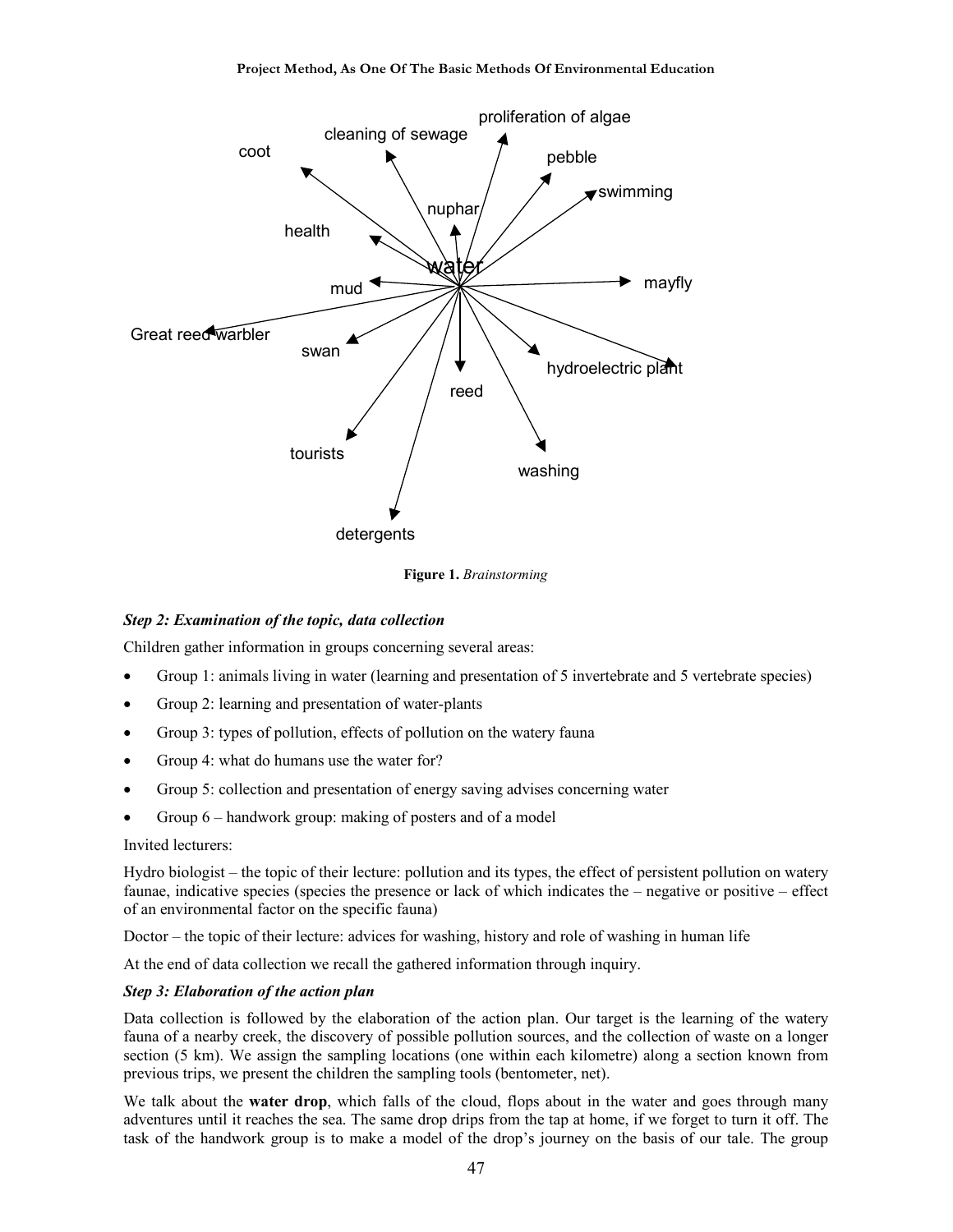#### **Noémi Szállassy**

which was engaged in the types of pollution and its effects on living beings receives the task to demonstrate through a simple experiment what they have learnt.

## *Step 4: Carrying out the action plan*

On the first two days of the week the topic is presented, ideas and information are collected; on the third day children listen to the lectures of the invited persons. On the forth day we go with the children to see the chosen creek. With the help of the microbiologist the first group will identify the main groups of the watery macro-invertebrates; the second group will study water-plants, the third will get to know the indicator species (mayflies, stone-flies, larvae, snails, trichopterae), and will try to identify individuals of these groups on the indicated part. Each group participates in the collection of waste. On the fifth day each group will make a poster, which can contain drawings, pictures, text, information, explanations concerning the observed groups (plants, animals, indicator species) and the advices for energy saving. One group will demonstrate on a poster the collection of waste in the surroundings of the creek (for this they make photos during the work); the poster may contain "Before/ After" part too.

On the sixth day the posters and the model will be exhibited in the school room, and the children make preparations in the "Scientists' corner" for the experience to be carried out:

## **The pollution**

*Aim of the experience*: we observe the effect of a minor pollution on a creek and its biota.

*Accessories*: a 4 litre bottle, a measuring-cup of 250 ml, red food colorant

## *Duties*:

- Pour half cup of water in the bottle of 4 litres!
- Add two drops of colorant and mix it!
- Pour water into the bottle using the cup until the red colour disappears!

*Expected result*: approximately seven cups of water must be added in order to make the red colour disappear.

*Explanation*: red colour can be seen, because the molecules of the colorant are close enough to each other for being visible. By adding clean water the molecules of the colorant will disperse evenly in the water, finally they will get far enough from each other to become invisible because of their small size. Something similar happens with certain pollutants in water: the material might be visible at the beginning at the place where it got into the creek, but as it flows away and gets mixed with more and more water, it won't be visible to the naked eye anymore. This doesn't mean that the pollution ended, alike the colorant it is still present in the water. In the same way pollutants affect the biota of the creek many kilometres after the source of the pollution.

#### *Step 5: Presentation*

On the sixth day the groups will present the posters and the model they have made, the "Scientists' corner" will carry out the experience. We can invite to the presentation the children's parents, the management of the school, the fellow-students.

We play the "**Everything is connected to everything**" game: we stick on each player a slip with the name of a living being, natural phenomenon, human action: the extinction of fishes, the depletion of the ozone layer, humans' health, the pollution of subsoil water, sewage, plankton destruction, mating of mayflies, waste storing, dying out of water birds, concreting of riverbanks, chemicals, oil, artificial fertilizer, floods, proliferation of algae, lack of oxygen, natural cleaning of waters, sunshine. Players sit in a circle, one of them holds a string, they choose a partner, tell the relation between their two elements, throw the string; the next one will choose a third element, tells the connection, throws the string away etc. In the meantime a somewhat perplexed system takes shape, and the participants can complete each other's contribution. Thus we present the importance of water and how many things are in connection with water.

## *Step 6: Evaluation, review*

We evaluate the performance of pupils and we draw the conclusions together: we must take care of water, we ought not to waste it, we should keep our waterways clean, so that future generations would have the possibility to enjoy the dance of dragonflies, the mating of may-flies, the croak of frogs, the beauty of vast fields of nymphaea.